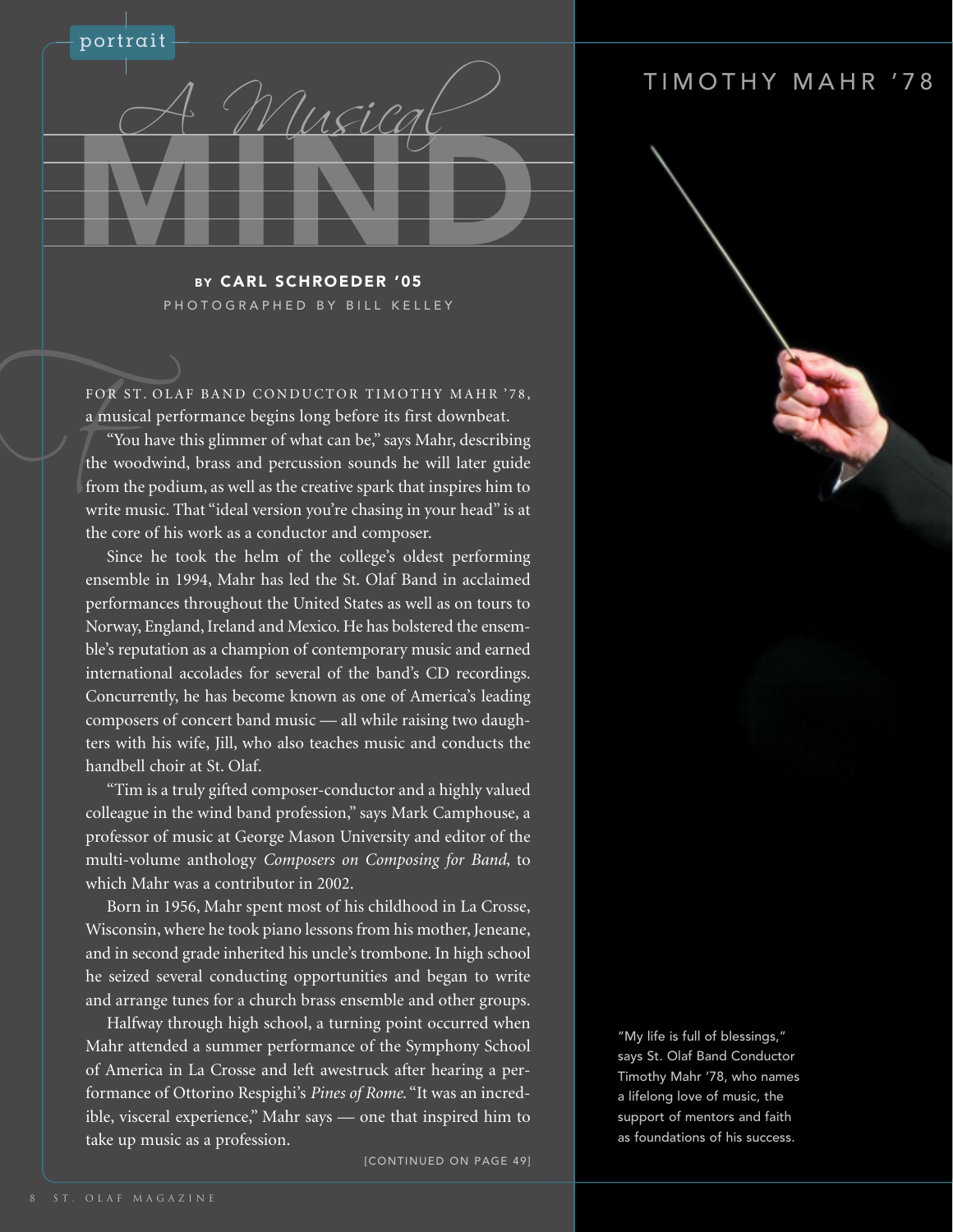## FINDS HARMONY IN A LIFE OF CONDUCTING AND COMPOSING.